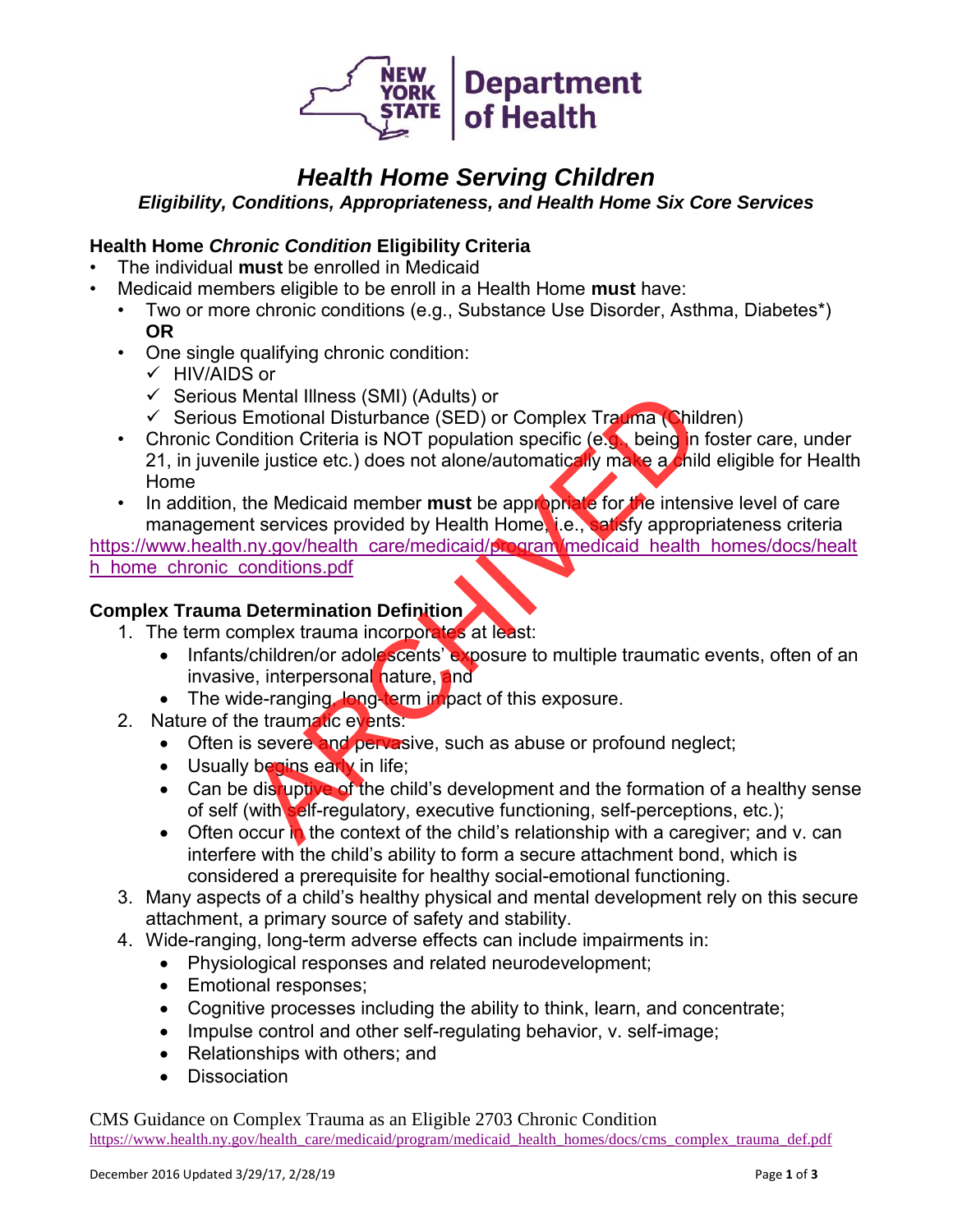

## **Health Home Serving Children Serious Emotional Disturbance (SED) Definition**

For Health Home Serving Children, SED is a single qualifying chronic condition and is defined as a child or adolescent (under the age of 21) that has a designated mental illness diagnosis in the following Diagnostic and Statistical Manual (DSM) categories below\* as defined by the most recent version of the DSM of Mental Health Disorders AND has experienced the following functional limitations due to emotional disturbance over the past 12 months (from the date of assessment) on a continuous or intermittent basis.

*SED Definition for Health Home - DSM Qualifying Mental Health Categories\** 

- Anxiety Disorders
- Bipolar and Related Disorders
- Depressive Disorders
- Disruptive, Impulse-Control, and Conduct Disorders
- Dissociative Disorders
- Obsessive-Compulsive and Related **Disorders**
- Feeding and Eating Disorders
- Gender Dysphoria
- Paraphilic Disorders
- Personality Disorders
- Schizophrenia Spectrum and Other Psychotic Disorders
- Somatic Symptom and Related **Disorders**
- Trauma- and Stressor-Related **Disorders**
- **Sleep-Wake Disorders**
- Medication-Induced Movement **Disorders** 
	- ADHD
- **Elimination Disorders**
- Sexual Dysfunctions
- **Tic Disorder**

\*Any diagnosis in these categories can be used when evaluating a child for SED. However, any diagnosis that is secondary to another medical condition is excluded.

*Functional Limitations Requirements for SED Definition of Health Home* - The functional limitations must be **moderate in at least two** of the following areas or **severe in at least one** of the following areas as determined by a licensed mental health professional: Fischer Control, and<br>
Since Offers orders<br>
orders<br>
sorders<br>
sorders<br>
sorders<br>
sorders<br>
mpulsive and Related<br>
Trading Disorders<br>
Trading and Stress<br>
mpulsive and Related<br>
Trading and Stress<br>
Disorders<br>
Make Disorders<br>
Make

- Ability to care for self (e.g. personal hygiene; obtaining and eating food; dressing; avoiding injuries); or
- Family life (e.g. capacity to live in a family or family like environment; relationships with parents or substitute parents, siblings and other relatives; behavior in family setting); or
- Social relationships (e.g. establishing and maintaining friendships; interpersonal interactions with peers, neighbors and other adults; social skills; compliance with social norms; play and appropriate use of leisure time); or
- Self-direction/self-control (e.g. ability to sustain focused attention for a long enough period of time to permit completion of age-appropriate tasks; behavioral self-control; appropriate judgment and value systems; decision-making ability); or
- Ability to learn (e.g. school achievement and attendance; receptive and expressive language; relationships with teachers; behavior in school).